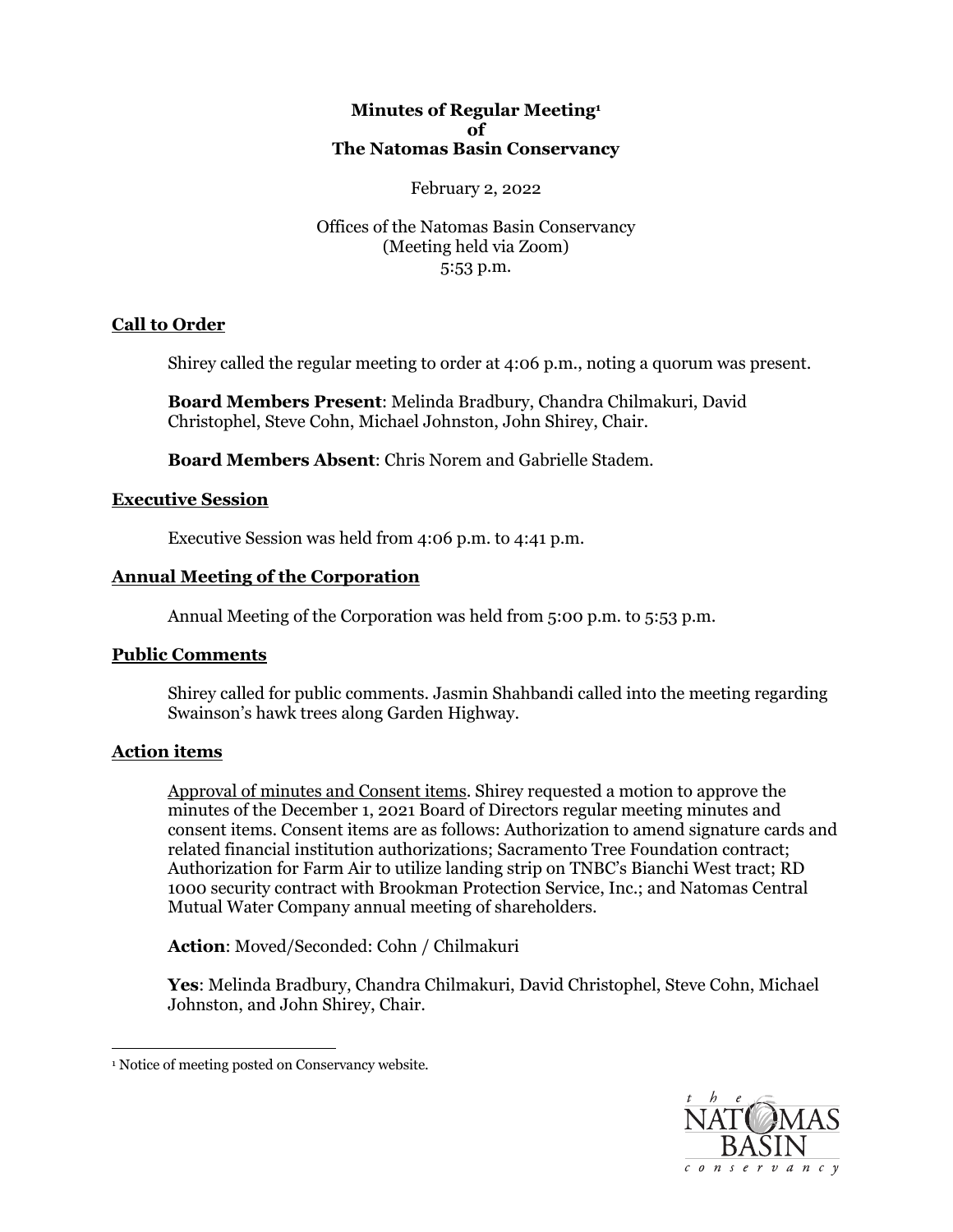*The Natomas Basin Conservancy Board of Directors Regular Meeting Minutes February 2, 2022 Page 2 of 3* 

Passed, Resolution No. RS [22.02.01](https://22.02.01).

 Road maintenance for Lucich North and Frazer North. Several roads within the make it possible to access the marsh complex in nearly all-weather conditions, making Conservancy's Lucich North and Frazer North tracts need repair. These road repairs will the roads safer and more reliable for Conservancy contractors and staff. The total cost of proposed road repairs is \$37,600.

 Staff requested authorization for the Executive Director or Chief Financial Officer to execute and deliver a contract with Triangle for road repairs on the Lucich North and Frazer North tracts not to exceed \$36,600.

**Action**: Moved/Seconded: Christophel / Chilmakuri

**Yes**: Melinda Bradbury, Chandra Chilmakuri, David Christophel, Steve Cohn, Michael Johnston, and John Shirey, Chair.

Passed, Resolution No. RS [22.02.02.](https://22.02.02)

 Triangle – Fisherman's Lake Reserve Area – Land Maintenance. Due to recent Management Service Agreement on the Conservancy's Fisherman's Lake Reserve Area. conditions effecting employee retention, HRS requested to be released from its Land

 Conservancy contractor Triangle currently holds the land maintenance contract for the Conservancy's Central Basin Reserve Area, as well as the North Basin Reserve Area. Under the proposal presented to the Board, HRS's contract terminates on February 14<sup>th</sup>. A new contract designating Triangle as the land maintenance contractor would start on 2020) are as follows: February 15th Triangle's rates posted in its RFP (approved by the Board of Directors in

- $2022 $77,888.60$
- $2023 $80,225.26$
- 2024 & 2025 are optional, renewals increase 3% per year

 execute and deliver: 1) a contract between the Conservancy and HRS, Inc. terminating the existing agreement between the two organizations, relieving HRS of its land between the Conservancy and Triangle for land maintenance services on the Conservancy's Fisherman's Lake Reserve Area properties covering years 2022 at \$[77,888.60](https://77,888.60), 2023 at [\\$80,225.26](https://80,225.26), and with extensions for years 2024 and 2025 at the Staff requested authorization for the Executive Director or Chief Financial Officer to maintenance responsibilities in the Fisherman's Lake Reserve area, and 2) a contract discretion of management.

**Action**: Moved/Seconded: Cohn / Chilmakuri

**Yes**: Melinda Bradbury, Chandra Chilmakuri, David Christophel, Steve Cohn, Michael Johnston, and John Shirey, Chair.